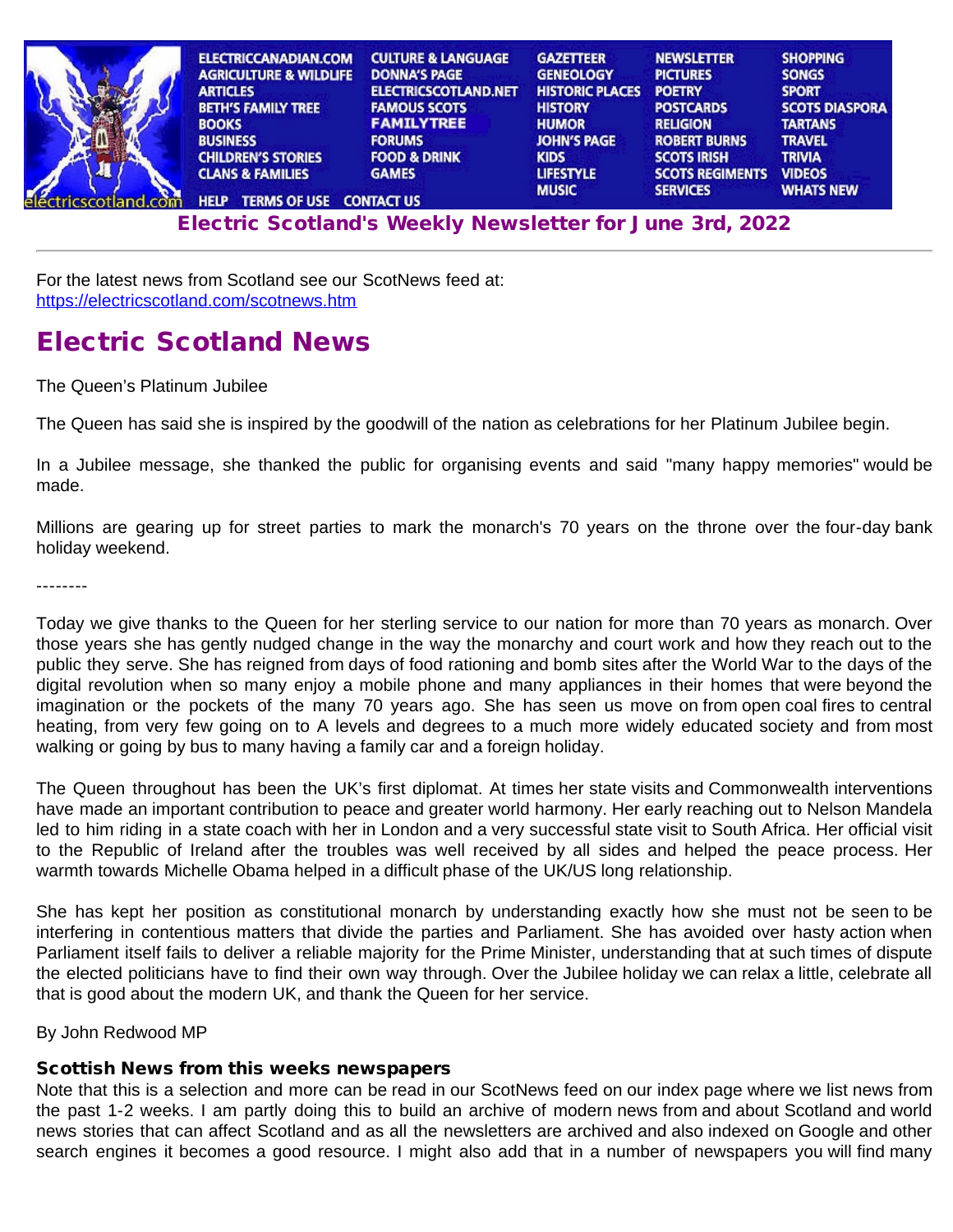comments which can be just as interesting as the news story itself and of course you can also add your own comments if you wish which I do myself from time to time.

# Covid infections continue to decline in UK

Coronavirus infections in the UK continue to fall, with one in 60 people now affected, according to the latest estimates from the Office for National Statistics (ONS).

Read more at: <https://www.bbc.com/news/health-61606295>

# United Arab Emirates country profile

The United Arab Emirates (UAE) is a federation of seven states that has grown from a quiet backwater to one of the Middle East's most important economic centres.

Read more at: <https://www.bbc.com/news/world-middle-east-14703998>

# Scot Tom Stoltman retains World's Strongest Man title

Scotland's Tom Stoltman has retained his World's Strongest Man title.

Read more at: <https://www.bbc.com/news/uk-scotland-highlands-islands-61632107>

#### Scotland outstrips Europe and UK on inward investment

Scotland outpaced both Europe and the UK as a whole last year as a destination for foreign investors, according to a new report.

Read more at: <https://www.bbc.com/news/uk-scotland-scotland-business-61595697>

#### Media

By Hamish MacKay in the Scottish Review

Read more at: <https://www.scottishreview.net/HamishMackay618a.html>

# Fit for the Digital Age?

Technology by Bill Magee in the Scottish Review

Read more at: <https://www.scottishreview.net/BillMagee618a.html>

#### Food fight

As prices rise and certain countries limit exports, the debate over UK food production is only going to get more fierce. When it comes to important new tech like gene editing, the Government must resist the urge to acquiesce to anti-innovation activists, whose claims often have little scientific grounding.

Read more at: <https://capx.co/battlefields-of-knowledge-how-britains-coming-debates-over-food-and-agriculture-will-play-out>

#### Money vs mission

The Church of England is facing continued decline, both in attendance and influence, and is predicted to become extinct by 2060. Paradoxically, however, it is doing a very good job of growing its investment assets, generating returns of 13.3% last year. So where does all the money go?

Read more at:

<https://www.psephizo.com/life-ministry/the-church-of-england-money-people-and-mission/>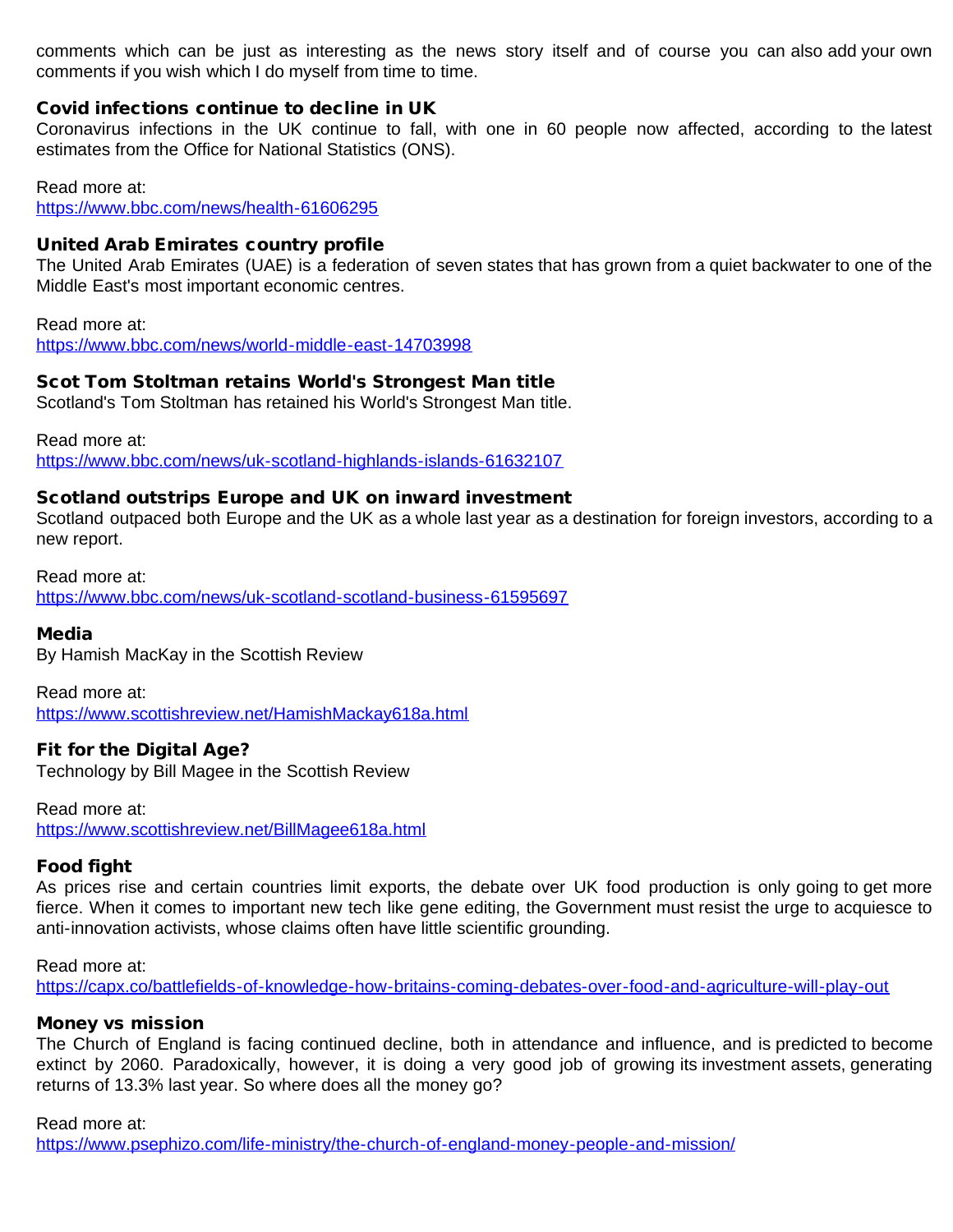# Loads of visitors, no staff: Tourism industry 45,000 workers short

A staffing crisis in Scotland's tourism industry could force many operators out of business, trade experts fear.

Read more at:

<https://www.sundaypost.com/fp/loads-of-visitors-no-staff-tourism-industry-45000-workers-short/>

# Searching for life on Mars from a Scottish island

Prof John Parnell learned to spot the signs of life in rocks while studying oil and gas exploration at the University of Aberdeen.

Read more at: <https://www.bbc.com/news/uk-scotland-glasgow-west-61632429>

### The indigenous Australians few know

Torres Strait Islander people have a rich cultural identity unique to that of Aboriginal Australians, yet few travellers will have heard of them.

Read more at: <https://www.bbc.com/travel/article/20220531-the-indigenous-australians-few-know>

# Ukraine war: Answering your questions on the conflict's latest developments

It's been 98 days since Russia launched its invasion of Ukraine and events on the ground remain complex and fastmoving.

Read more at: <https://www.bbc.com/news/world-europe-61666358>

#### Platinum Jubilee: Queen thanks nation as Jubilee weekend begins

The Queen has said she is "inspired" by the goodwill of the nation as celebrations for her Platinum Jubilee begin. In a Jubilee message, she thanked the public for organising events and said "many happy memories" would be made.

Read more at:

<https://www.bbc.com/news/uk-61654780>

# The foods that could prevent climate disasters

The solutions for farming in a changing climate can be both impressively scientific and surprisingly simple.

Read more at: <https://www.bbc.com/future/bespoke/follow-the-food/the-foods-that-could-prevent-climate-disasters/>

# Why more Scots pay higher income tax

It's called fiscal drag, and it's one of the most effective ways of raising tax without people noticing.

Read more at: <https://www.bbc.com/news/uk-scotland-61667455>

# Electric Canadian

# The Caves and Potholes at Rockwood, Ontario

By Prof. J. Hoyes Panton, M. A., F. G. S. (pdf)

You can read this article at: <http://www.electriccanadian.com/history/ontario/rockwood.pdf>

# Marie Anne Gaboury

First Canadian Woman in the Northwest (pdf)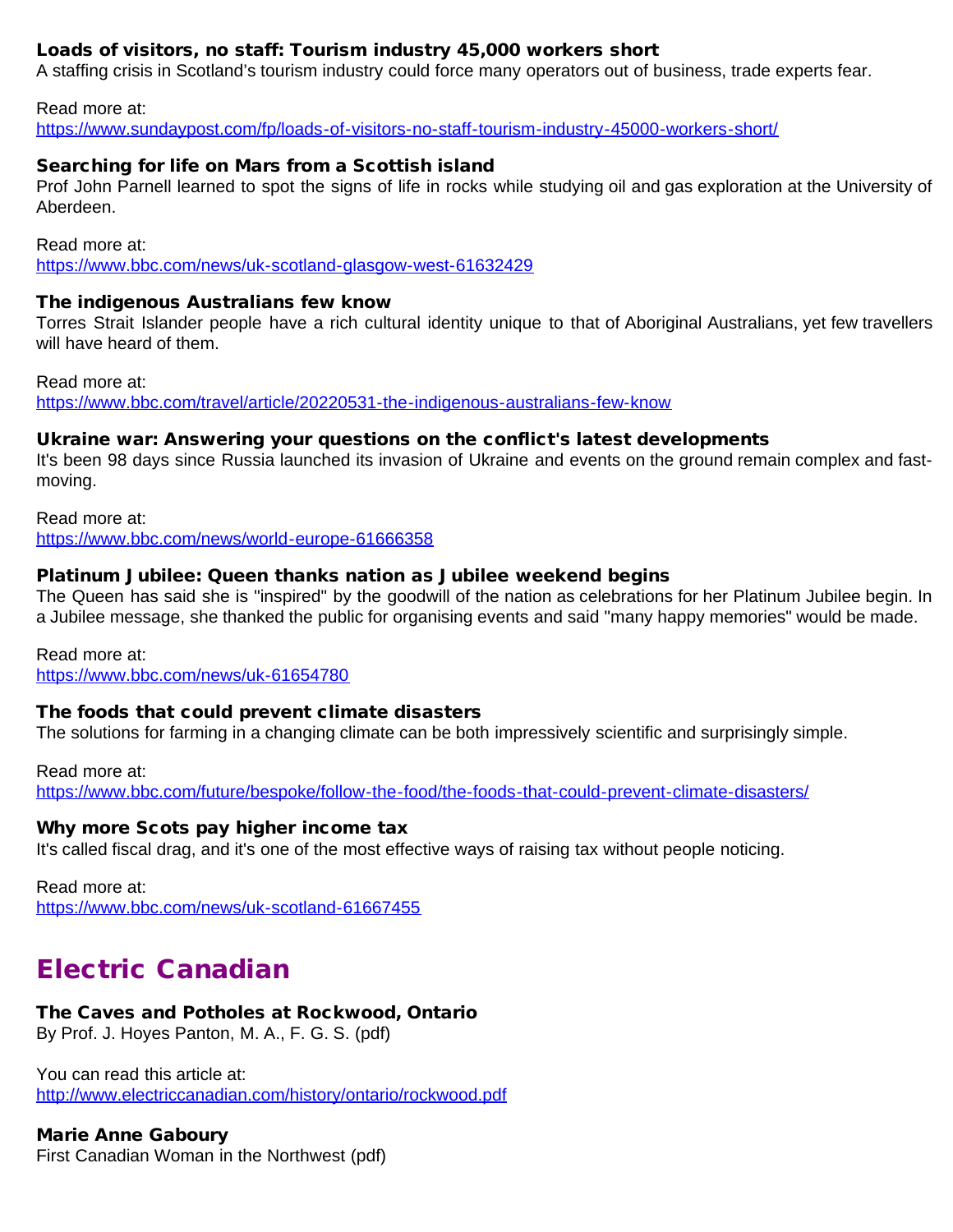You can read about her at: <http://www.electriccanadian.com/makers/Marie-Anne-Gaboury.pdf>

### **Tobermory**

Canada and Scotland. Added a couple of videos for each of Canada and Scotland and I'm also being sent some pictures from Canada later this week which I'll add to the page.

You can view these at:

<http://www.electriccanadian.com/history/ontario/Tobermory.htm>

#### The Warden of the Plains

And other stories of Life in the Canadian North-West by John MacLean M.A., Ph.D., illustrated by J. E. Laughlin (1896) (pdf)

You can read these stories at: <http://www.electriccanadian.com/lifestyle/wardenofplains.pdf>

# Thoughts on a Sunday Morning - the 29th day of May 2022 - Mitzvah

By the Rev. Nola Crewe

You can watch this at:

[http://www.electricscotland.org/forum/communities/rev-nola-crewe/26214-thoughts-on-a-sunday-morning-the-29th](http://www.electricscotland.org/forum/communities/rev-nola-crewe/26214-thoughts-on-a-sunday-morning-the-29th-day-of-may-2022-mitzvah)[day-of-may-2022-mitzvah](http://www.electricscotland.org/forum/communities/rev-nola-crewe/26214-thoughts-on-a-sunday-morning-the-29th-day-of-may-2022-mitzvah)

#### Historical video on Steamboats of Muskoka, Ontario.

You can watch this on our Muskoka page as the third video on the page at: <http://www.electriccanadian.com/history/ontario/muskoka/index.htm>

#### A manual of prayer and praise for the Cree Indians of north-west America

Compiled by W.W. Kirkby (1879) (pdf). Text is in the Cree language so likely most won't be able to read it but you can get to this at:

<http://www.electriccanadian.com/history/first/cree/amanualprayer.pdf>

#### Video of Moose Factory, Moosonee, Ontario, a Cree settlement

Find this at the foot of the video page at: <http://www.electriccanadian.com/history/ontario/muskoka/index.htm>

#### The Sovereign Great Priory of Canada

Of the United Orders of Malta and the Temple Supreme Grand Masters, Compiled and Edited by Michael Jenkyns, K.T. (2016) (pdf)

You can read this at: <http://www.electriccanadian.com/Religion/SovereignGreatPrioryofCanadaHistorypub2002REV20180713.pdf>

# Electric Scotland

# Beth's Newfangled Family Tree

Hi Everybody, Here is Section A of BNFT for June. There are a couple of gems inside that are guaranteed to make you chuckle. One has a pear in it and the other one actually shows a stork at work!

I just learned that Jif peanut butter has been recalled as they are concerned that salmonella is in the treat. Just go to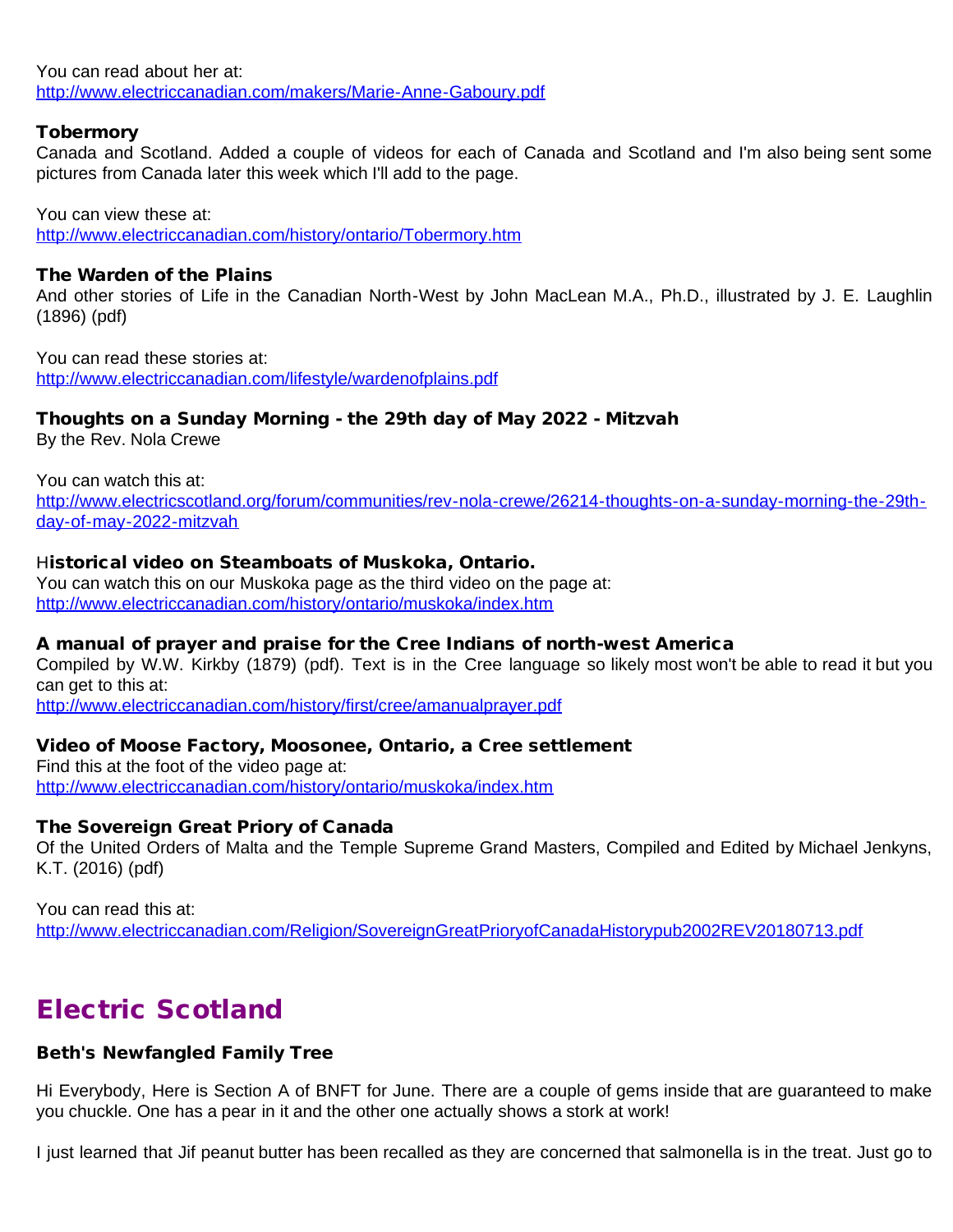"Jif Peanut Butter Recall" and it will show you how to get the information you need to get a refund from them and how to find the UPC number and Product Code on your jar.

Have you ever done something that you thought was efficient and good...and it turned out biting you? I did. We had thunderstorms forecast for about a week straight. Each night when I finished with my work, I would unplug my printer and my computer in case of lightning or a power surge. This afternoon, I was scanning in the publication and it quit when I got to page 36 of 38. What? ARGHH! I tried again and it quit. I tried yet again...and it quit.

After I had tried three times to scan and it didn't work, I went around to the back of the faithful Canon printer and unplugged it and plugged it again, and made sure it was seated properly in the plug. I had fiddled with it - blood pressure rising to new heights for a long while - and after I replugged it, it worked beautifully. I don't think I will make the same mistake again.

I am going to embroider a sampler that says, "Plug things in properly the first time!"

Anyway, lots of interesting tidbits in this issue. I found an article I could not resist. It's about dogs knowing when you lie to them? My first thought was, who would lie to their dog? I hope you enjoy that article.

Remember to send me your edits or changes in your email. Send me your Flowers of the Forest and anything you would like for me to print about your Scottish organization's happenings.

Most of all, be careful and stay safe.

Thank you.

Aye,

beth

You can read the June 2022 section 1 at: <https://electricscotland.com/bnft/index.htm>

#### Beth's Video Talks

June 1st, 2020 - Identifying the Correct ancestors

You can view this talk at: <https://electricscotland.com/bnft>

#### The Border Magazine

Added Volume 3 (pdf) to our collection and you can read it at: [https://electricscotland.com/history/newspapers/border\\_magazine.htm](https://electricscotland.com/history/newspapers/border_magazine.htm)

The story this week is from this volume.

#### Glamis

A Parish History by the Rev. John Stirton, B.D., FSA Scot, Minister of Glamis (1913). Added this to our Gazetteer page about the parish.

You can read this at the foot of the page at: <https://electricscotland.com/history/gazetteer/vol3page90.htm>

# Admiral Duncan

By the Earl of Camperdown (1898). One of the comparatively few naval heroes of whom Scotland can boast.

You can read about him and then read the book at: [https://electricscotland.com/history/other/duncan\\_lord.htm](https://electricscotland.com/history/other/duncan_lord.htm)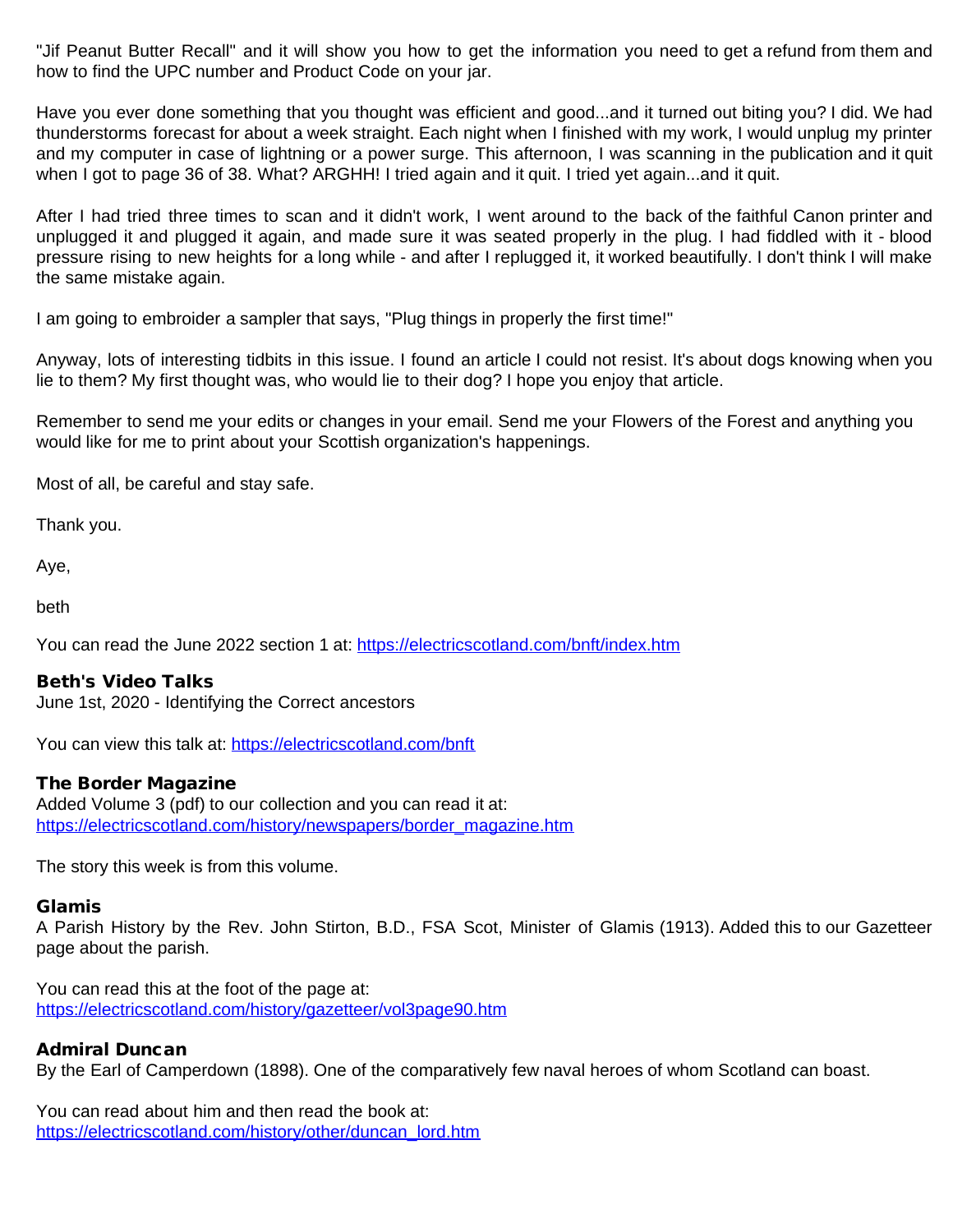# Principal Rory Macleod

From the Aberdeen University Review containing lots of information on the Macleod and Macpherson families. Written by Rachel Blanche Harrower (pdf)

You can read about him at: <https://electricscotland.com/history/articles/RoryMacleod.pdf>

### The Evangel in Gowrie

Rev. Adam Philip. Added this book to a page with a previous work by him on the Parish of Longforgan.

You can get to this at: <https://electricscotland.com/history/longforgan/index.htm>

The Complete Poetical Works of James Thomson By J. Logie Robertson, M.A.

You can read his poems at: [https://electricscotland.com/history/men/thomson\\_james.htm](https://electricscotland.com/history/men/thomson_james.htm)

# Hall, Russell & Co., Ltd. - The 1930's.

By Stan Bruce

This is volume 20 of his series and you can read it at: <https://electricscotland.com/history/aberdeen/1930sHallRUSSELL.pdf>

The other volumes can be read at: <https://electricscotland.com/history/aberdeen/aberdeenshipbuilding.htm>

# **Story**

# Thomas Gray of Earlston

By Robert Anderson, Edinburgh

FOURTEEN years have sped since this remarkable man and grand old Borderer passed away, and no record of him has appeared other than a few short paragraphs in local newspapers at the time of his death.

He was the very kind of man Robert Burns would have been delighted to have made a companion and comrade; but he only came on the stage two and a-half years after the poet's death. He, however, appears to have been nursed in Border poetry and ballad lore, and grew up a thorough representative of the famous Thomas of Ercildoune, whose poetry he admired, and whose memory he fondly worshipped. Had the late Dr. John Brown chanced to have met him and become acquainted with him, the genial author of "Rab and his Friends," might have left a literary portrait of him, which would have been a fit companion to the matchless sketch of his "Uncle Johnston" in his exquisite letter to Dr. Cairns. The two men had a great deal in common, though, in many respects, they were very unlike.

Robert Johnston spent almost the whole of his long life in the remote little town of Biggar in the upper ward of Lanarkshire, and, although a humble shopkeeper, "he not only intermeddled fearlessly with all knowledge but mastered more than many practised, and University men do in their own lines."

His minister, John Brown, D.D., father of "Rab", used to say with deep feeling, "that one thing put him always on his mettle, the knowledge that yonder in that corner, under the gallery, sat, Sabbath after Sabbath, a man who knew his Greek Testament better than I did."

Thomas Gray was born in the Border town of Earlston, and never left it unless to go on his regular rounds with his pack and his fiddle, to dispose of his "ginghams" the quality of which was proverbial, and concerning which he could have honestly said, "I counsel thee to buy of me." He was born early in the year 1794, and died from the result of an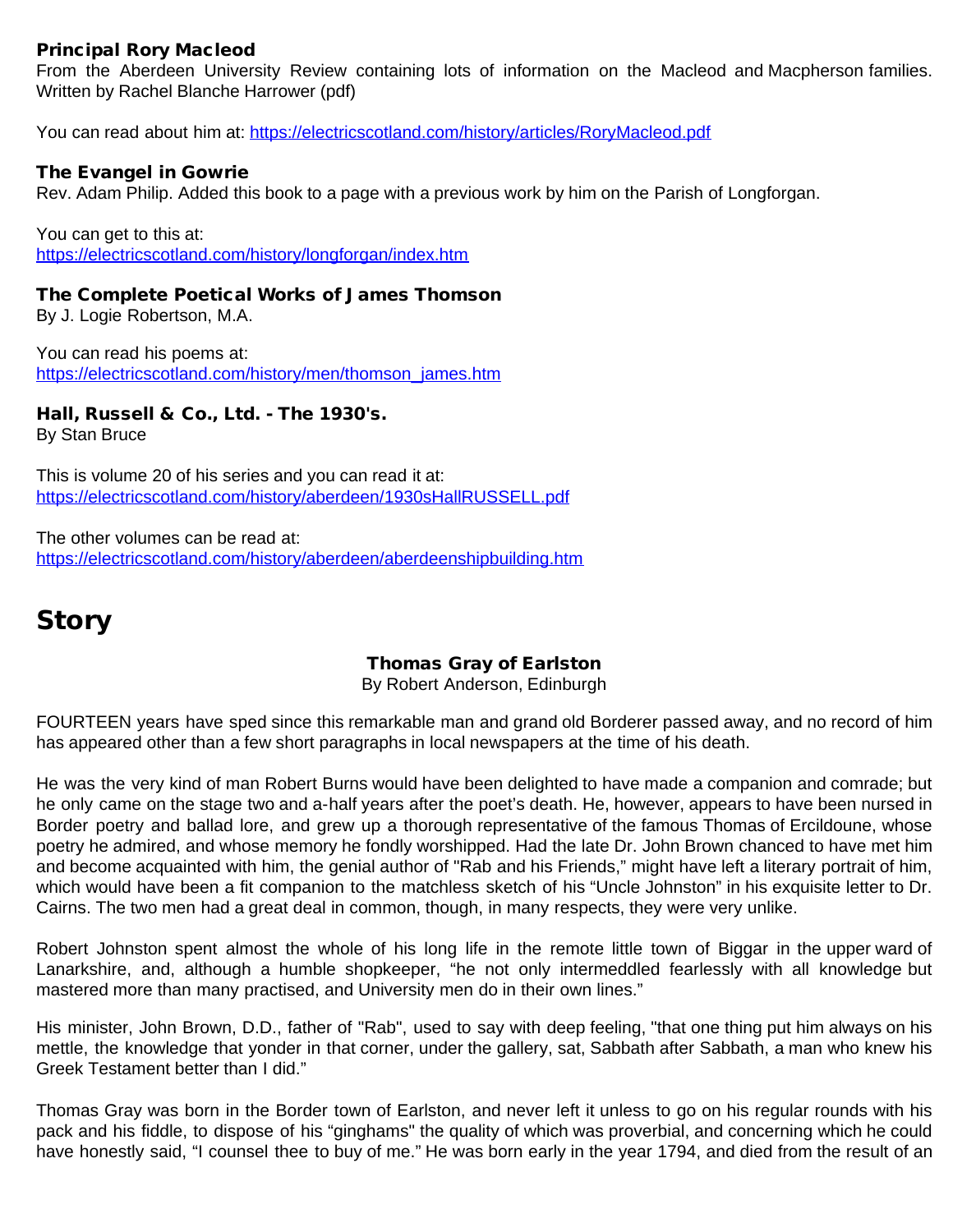accident while on a visit to friends in 1884, at the age of ninety. With only the early education which the parish school of the day afforded, he managed by diligent application to cultivate his intellect to such an extent that he became in his own neighbourhood and far remote, famous for his learning and intimate knowledge of the leaders in literature. He possessed upwards of 2,000 books—many of them standard works, scarce bibles, dictionaries and commentaries—and not only possessed them but he knew and had mastered the contents of most of them. It is interesting to know that the sale of this library after his death brought many "bidders" from distant parts of the country, and some boasted that they had got prizes they had been unable to find elsewhere.

It was his great delight to rattle off screeds from his favourite authors. Indeed it may be freely asserted that he was more familiar with the great Puritan divines, such as Howe, Flavel, Charnock, Bunyan and Samuel Rutherford, than most of the clergy of his day, and nothing gave him greater pleasure than to meet a kindred spirit who could patiently listen to him, or give him in exchange other "bits" from his favourite or other like authors.

He was one of the last survivors of a race of gingham manufacturers—famous in their day— and his chosen part of the business was to traverse the country distributing his wares. For three score years and ten he travelled over the three Lothians, as well as the counties on both sides of the Border, from the Cheviots well up into Liddesdale. During his later years, however, he confined himself chiefly to Berwickshire and East Lothian.

Most of these journeys he made on foot, though, as railway facilities offered, and as declining years advanced, he took a lift in the train as he felt disposed. It may be safely affirmed that during his long lifetime he walked many thousands of miles; for it was to places to which no hired conveyance reached that many of his pilgrimages extended.

"A Pedlar of many Excursions," quite equal to Wordsworth's in intensity and quaint variety of character, he rather resented the name of rackman; for, as he said, it was only to customers he delivered previously ordered goods. He pressed none to buy, assured that the ginghams would recommend themselves, and so they did; for many a frugal housewife has been known to wear for long years as her best gown his exquisite stuffs, and after that make them down to her daughters.

But it was not only clothing for the body he carried; his capacious pockets used to hold at least two or three favourite volumes on which he might be seen poring while resting by the way; and many an odd book did he pick from the old stalls in Edinburgh that he judged would be appreciated by some young inquiring mind far removed from the chance of purchasing them; for it was a perfect joy to him to direct an inquiring spirit into the paths of pleasantness and peace, or give strength and solace to the weary traveller far advanced in the journey of life.

It was not only to the humble cottage or the shepherd's shieling far up in the hills where he was a welcome visitor and honoured guest. He had also access to the halls of the noble, and many "a lady of high degree" did not think it beneath her to purchase a dress piece from the old worthy, and to get in return his blessing and a tune on his fiddle.

This instrument he invariably carried about with him, his pack on his back, and it slung in front; and his appearance never failed to excite interest in those chosen haunts in which his long experience made him feel most at home. When playing the favourite Scotch tunes, of which he was passionately fond, the tears were often seen running down his cheeks, and he had been heard to say that he would rather live on brose with his music, than be a nobleman with all his luxury without it.

The decadence of Scottish song was to him a matter of deep lamentation. With all his heart he re-echoed the appeal of Robert Ferguson:—

"O Scotland! that could yince afford To bang the pith of Roman sword, Winna your sons, in joint accord, To battle speed, And fight till music be restor'd, Which now lies dead?"